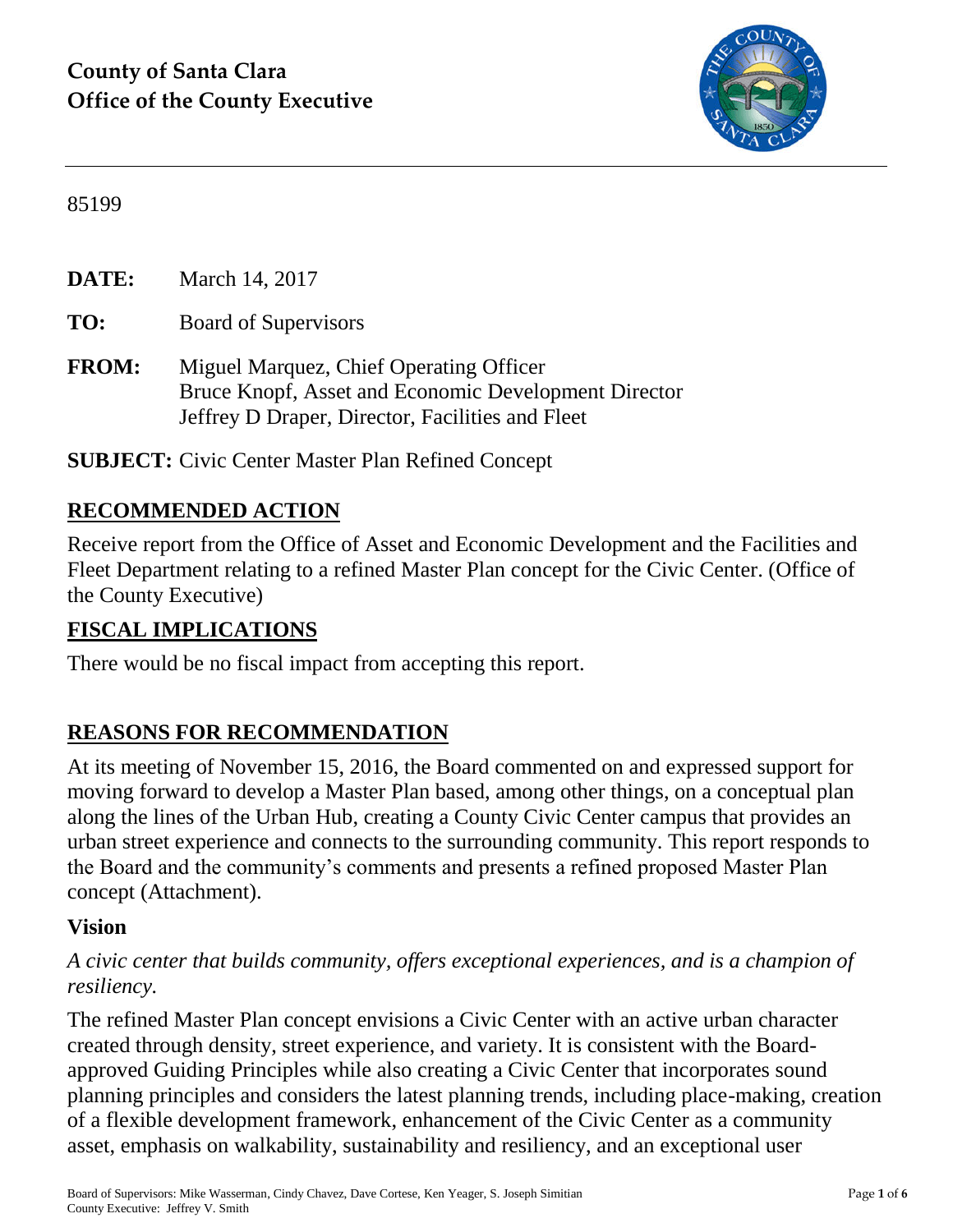experience. The building heights indicated are based upon a strategy to accommodate projected County space needs, while the plan allows for the flexibility to increase these heights up to a maximum allowed under height limitations related to the airport and/or the 195 foot, 14-story height of the East Wing.

## **Response to Board and Community Comment**

Board and community comment on the previous Master Plan concept proposals can be grouped into five categories: County Services, Circulation, Organization and Open Space, Retail, and Phasing. In response to these comments, the Lowe/Gensler team has developed the following six key response drivers of the refined Master Plan: Exceptional Service, Workplace of Choice, Inviting Place and Neighborhood Connector, Highly Connected, Sustainable and Resilient, and Financial Stewardship.

Following is a short elaboration of each key driver to illustrate the Master Plan approach:

- 1) Exceptional Service:
	- a. Consolidate County facilities for an efficient and flexible delivery of County services.
	- b. The organization provides for easy visitor orientation and strong visible connections to the public realm.
- 2) Workplace of Choice:
	- a. Foster employee wellness with flexible and efficient buildings.
	- b. Allow for exemplary office space design that accommodates flexibility over the long term and creates an efficient working environment.
	- c. Create a civic identity.
- 3) Inviting Place and Neighborhood Connector:
	- a. Create an open and accessible campus.
	- b. Activate open space as a community asset.
	- c. Incorporate engaging activities.
	- d. Create accessible public spaces through the Amenity Hub and the Board Chambers.
- 4) Highly Connected:
	- a. Provide multi-modal access with future flexibility.
	- b. Incorporate efficient circulation, including centralized logistics and well located parking structures.
	- c. Provide flexibility in use of designated future parking locations through implementation of Transportation Demand Management (TDM) strategies to reduce reliance on single occupant vehicles and parking demand.
- 5) Sustainable and Resilient: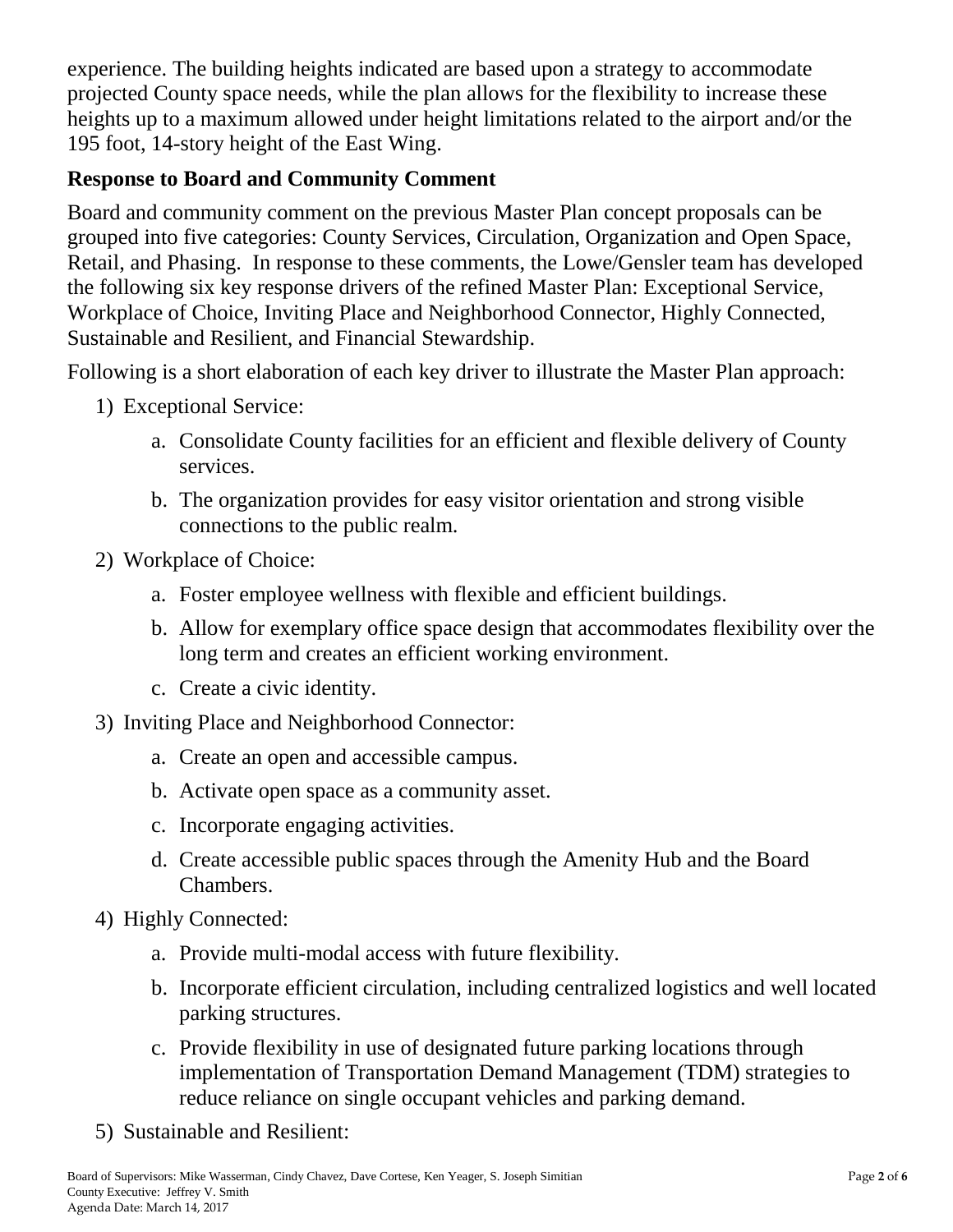- a. Design for improved resource / cost efficiency and employee wellness.
- b. Provide improved efficiency and lower operating costs through the Public Safety & Justice Central Plant and Logistics Hub.
- c. Generate resources (such as power) on-site.
- d. Incorporate opportunities and environments for greater employee wellness.
- e. Create resilient facilities through district utility systems and Essential Services Design.
- 6) Financial Stewardship:
	- a. Ensure a responsible use of public funds.
	- b. Develop facility designs that are cost effective and incorporate long-term lifecycle operations and maintenance costs.
	- c. Provides opportunities where possible to consolidate services and spaces currently under leaseholds as well as to free up space within the inventory of space owned by the County.
	- d. Build a community asset that incorporates growth of County services and improves delivery of those services.
	- e. Reduce future operating and maintenance costs.

#### **Phasing**

The goals of appropriate phasing is to support:

- 1) Creation of a flexible development framework; and,
- 2) Reservation of land within the site boundaries for future growth of County services.

As has been noted at previous Board discussion, the County's space needs experience an ebb and flow, and flexibility to meet such needs is an important priority. This reinforces the need to place a priority on providing a flexible development framework to accommodate potential growth.

Additionally, it is essential for the project to feel complete following each phase, as some time may pass between development phases. Concentration of the first phases of development along West Hedding Street and North First Street intend to immediately activate those corridors. Phase 1 includes the Public Safety and Justice Center, streetscape improvements along West Hedding Street from North First Street to the existing parking structure, and the Amenity Hub at West Hedding Street and North San Pedro Street to create an activated public realm from the beginning. The Amenity Hub is intended to include such features and retail activities as a cafeteria/food court, fitness facility, credit union, etc. for use by County staff and the public. Phase 2 would include the development of a Board Chamber, Finance and Government offices, and a site connection to the existing VTA station to promote use of public transportation. Phase 3 would include the creation of Social Services Agency offices. Phase 4 would include any future development for County facilities or private development. The program of phasing may be re-evaluated at each stage of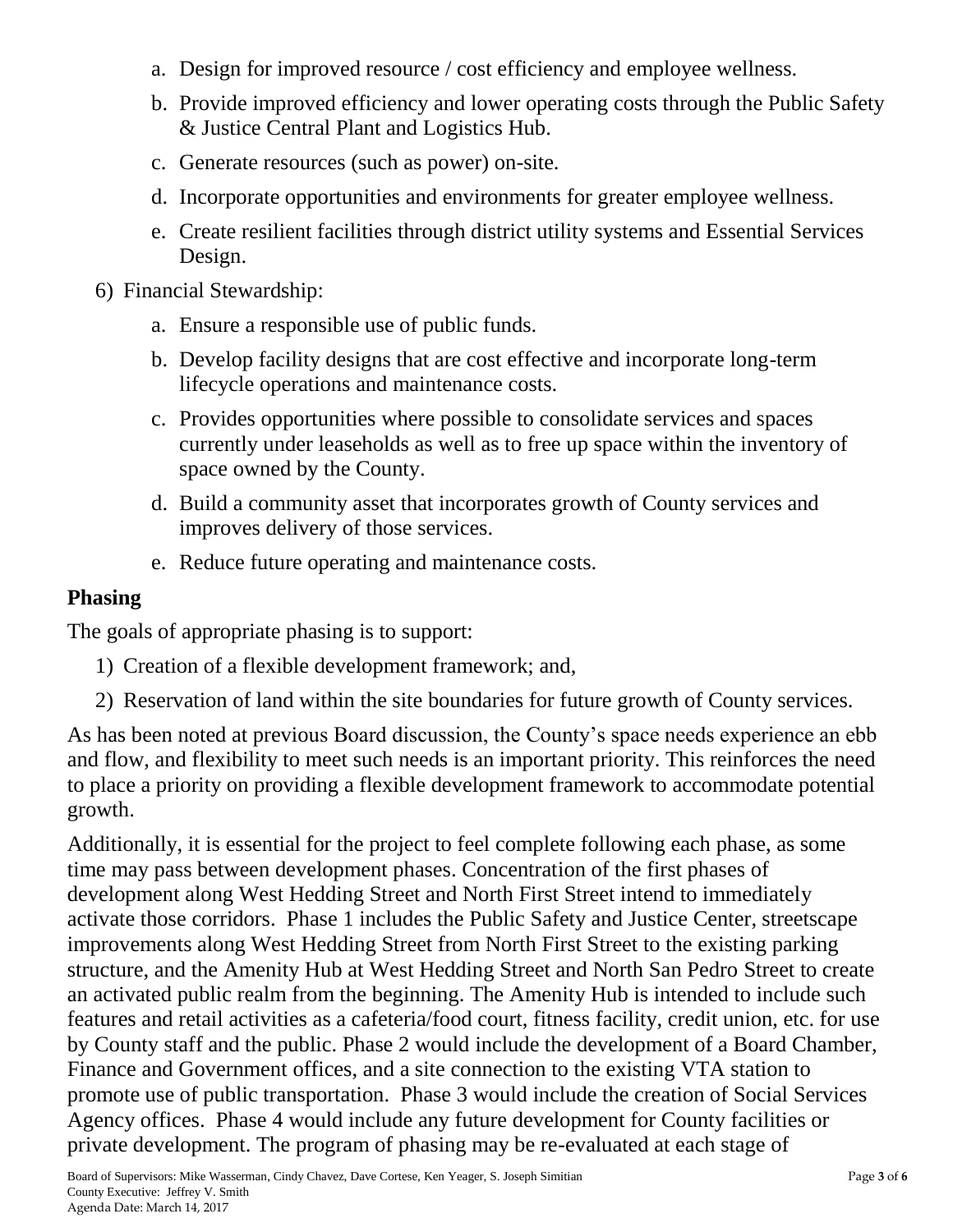development, and subsequent phases may be modified, subdivided, or densified as needed to best accommodate programmatic functions and future site demands.

For example, if parking demand were to be significantly reduced through TDM measures, sites dedicated to future parking structures could instead be used for County facilities. An alternate plan is also included in the attached report, exemplifying the need for one less parking structure that might result from success of TDM strategies. This plan alternative also demonstrates that the Master Plan could be successful without new office space developed on Site B: the existing Younger Avenue building could be used as swing space to meet the ebb and flow of County's space needs. Furthermore, there are ongoing discussions with VTA that may lead to the establishment of a memorandum of understanding regarding shared principles and objectives that may ultimately affect this area of the site.

## **CEQA and Coordination with Main Jail South**

A California Environmental Quality Act (CEQA) Notice of Preparation (NOP) was published March 7, 2017, informing the public and interested agencies and organizations that the County is beginning preparation of an Environmental Impact Report (EIR) for the Civic Center Master Plan Project (Attachment).

While the project to relocate and replace Main Jail South is not part of the Civic Center Master planning process, it may create the opportunity for development of a new building at some point in the future on the site of the current Main Jail South. CEQA analysis of the Civic Center Master Plan will include analysis of the impacts of development of a new building on the Main Jail South site.

## **Community Outreach**

On February 15, Administration sent to members of the public who have been following the Civic Center project notice of the 6:30 pm, March 8, 2017, community outreach meeting to present this refined Master Plan concept. In addition, an EIR Scoping Session will be held from 6:00 to 8:00 PM in Room 157, at 70 West Hedding, on March  $21<sup>st</sup>$ , as specified in the CEQA NOP.

# **Next Steps**

Administration continues to vet with stakeholder groups the finalized components of Anderson Brule's work on the Program Service Model and Operational Plan for Public Safety & Justice Center.

Meanwhile, Lowe / Gensler will begin development of the Basis of Design for the Public Safety and Justice Center, tentatively scheduled for presentation to the Board by May 2017.

# **CHILD IMPACT**

The recommended action has the possibility of creating a positive impact on Every Child Safe, Every Child Health, Every Child Successful in Learning and Every Child Successful in Life indicators. Continued preparation of a Civic Center Master Plan is intended to promote efficiency of government by ensuring that any new development meets the need of this community. Children in the community are positively impacted when the provision of direct services has the support of appropriate, safe and efficient infrastructure.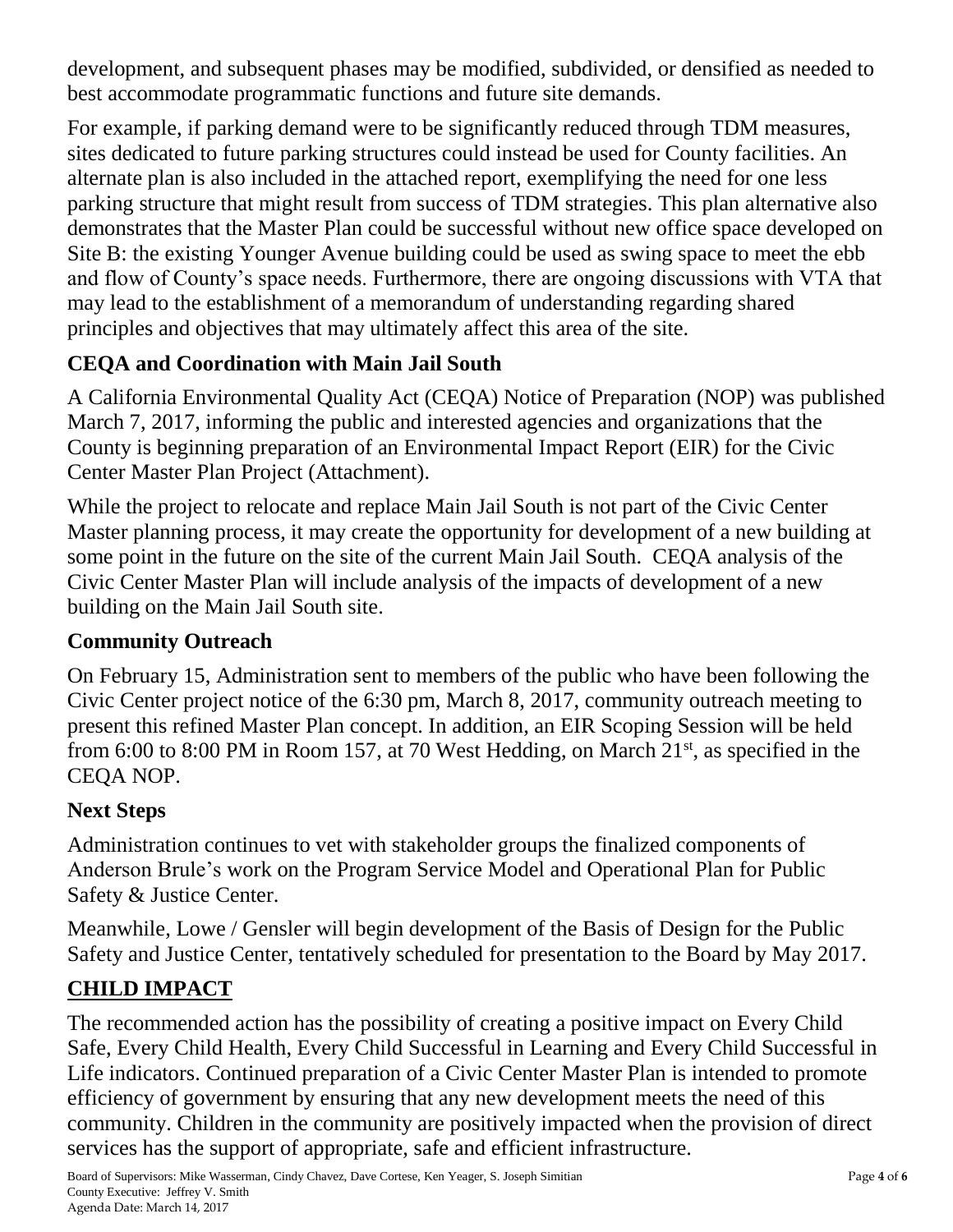# **SENIOR IMPACT**

The recommended action has the possibility of having a positive impact on seniors. Seniors in the community are positively impacted when the provision of direct services has the support of appropriate, safe, and efficient infrastructure.

## **SUSTAINABILITY IMPLICATIONS**

The recommended action would have positive sustainability implications. The County's investment in modernization of facilities and energy conservation and energy efficiency projects results in the reduction of greenhouse gas emissions and reduces the cost of government. This provides for a healthier environment and social equity through the provision of services.

## **BACKGROUND**

- On December 4, 2012, the Board approved Ordinance NS-300.854 authorizing the possible lease, sale, joint development or other disposition of County-owned property, where applicable, and the issuance of requests for proposals or competitive bidding in a manner prescribed by the Board, of approximately 55 acres (or portions thereof) of County-owned real property in the Civic Center for purposes of public, residential, commercial, industrial and/or cultural use or development.
- On April 9, 2013, the Board initiated a Request for Qualifications / Request for Proposals ("RFQ/RFP") process by inviting the development community to submit their qualifications for master development of the Civic Center properties.
- On April 29, 2013, the RFQ was issued.
- On May 15, 2013, a pre-submittal conference was held at the County Government Center to answer questions about the RFQ process and requirements, which attracted 42 individuals representing developers, brokers, consultants, and subconsultants.
- The County received only two submittals prior to the RFQ response deadline, one of which withdrew prior to the oral interviews.
- On August 14, 2013, the team of Lowe Enterprises and Gensler Architects (the remaining applicant), were interviewed by a panel of County representatives and received high reviews.
- On September 12, 2013, the Board authorized preparation of an Exclusive Negotiation Agreement (ENA) with Lowe Enterprises and Gensler for the redevelopment of the Civic Center Campus based on the results of the RFQ/RFP process.
- On December 10, 2013, the Board unanimously approved an ENA with Lowe Enterprises and Gensler Architects relating to the County Civic Center, which contemplated preparation of the proposed Predevelopment Facilities Agreement.